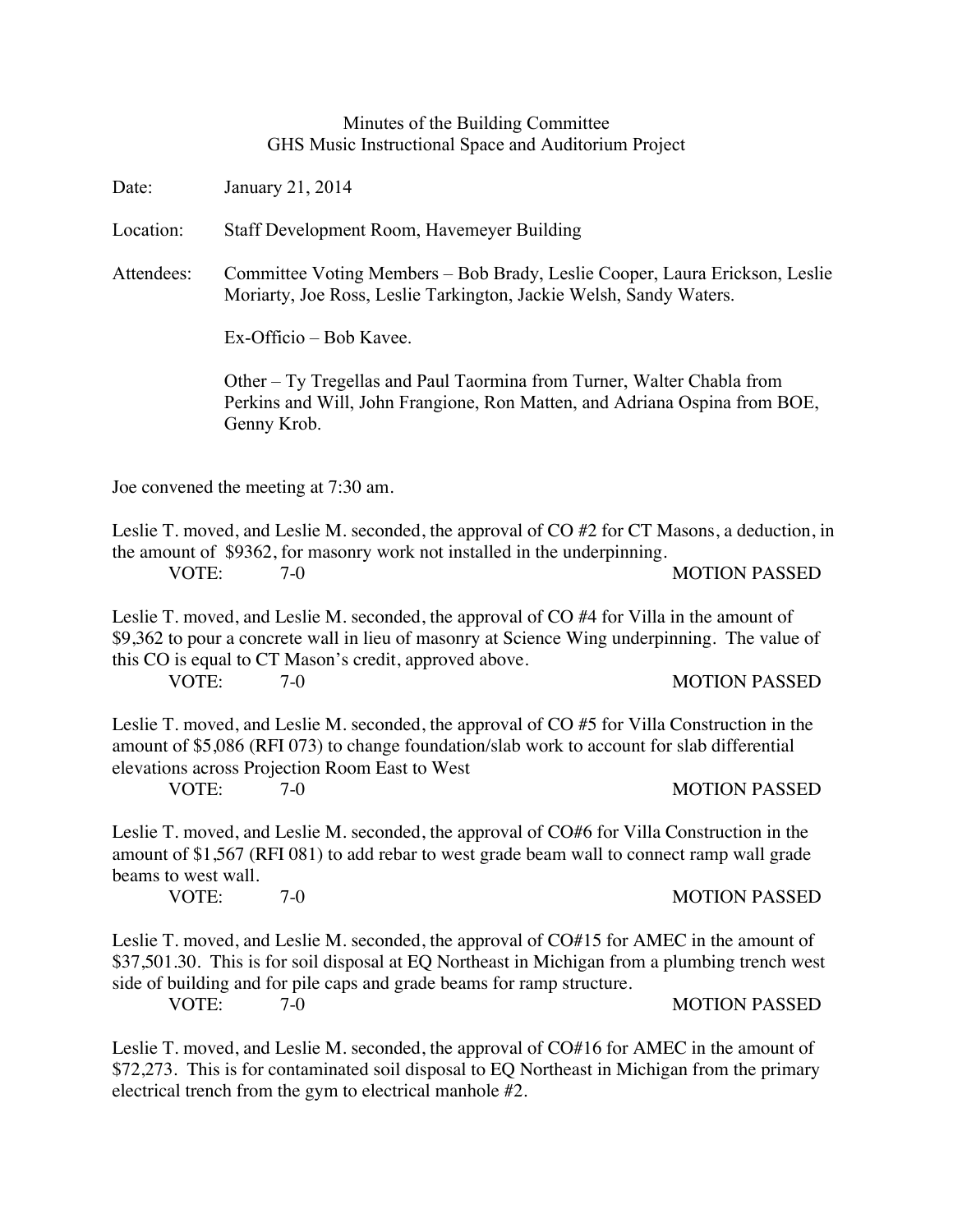|                                                                                                                                                                                                          | VOTE: | $7-0$                                                                                                                                                                                                                                                                                             | <b>MOTION PASSED</b> |
|----------------------------------------------------------------------------------------------------------------------------------------------------------------------------------------------------------|-------|---------------------------------------------------------------------------------------------------------------------------------------------------------------------------------------------------------------------------------------------------------------------------------------------------|----------------------|
|                                                                                                                                                                                                          | VOTE: | Leslie T. moved, and Leslie M. seconded, the approval of CO#17 for AMEC in the amount of<br>\$72,475. This is for contaminated soil disposal to EQ Northeast in Michigan from the primary<br>electrical trench from electrical manhole $#2 75\%$ of the way to electrical manhole $#3$ .<br>$7-0$ | <b>MOTION PASSED</b> |
|                                                                                                                                                                                                          | VOTE: | Leslie T. moved, and Leslie M. seconded, the approval of CO#18 for AMEC in the amount of<br>\$20,540 for the removal of contaminated soil and disposal to EQ Northeast in Michigan from the<br>primary electrical trench near the pool area.<br>$7-0$                                             | <b>MOTION PASSED</b> |
|                                                                                                                                                                                                          | VOTE: | Leslie T. moved, and Leslie M. seconded, the approval of CO#2 to Ferguson Plumbing in the<br>amount of \$11,865 for implementing soil safety procedures in AOC-5.<br>$7-0$                                                                                                                        | <b>MOTION PASSED</b> |
| Leslie T. moved, and Leslie M. seconded, the approval of CO#4 to ACME Electric in the amount<br>of \$2,915 for implementing soil safety procedures related to the primary electrical trench in<br>AOC-5. |       |                                                                                                                                                                                                                                                                                                   |                      |
|                                                                                                                                                                                                          | VOTE: | $7-0$                                                                                                                                                                                                                                                                                             | <b>MOTION PASSED</b> |

**Construction Update**. Paul gave an update of the dewatering procedure in the orchestra pit area. He noted that, as of this morning, AMEC has the area dewatered and it is holding. Next step is for Villa to begin construction. The dewatering of the orchestra pit has delayed steel installation for two months. US Steel's 140-ton crane and crew are scheduled for another job from March 10 to 17, at the same time that they are needed for the MISA project. Paul's recommendation is to have US Steel begin steel construction on January 27. Joe noted that, whenever construction begins, steel construction will be discontinuous. Discontinuity claims can be extensive, he noted. The sense of the meeting was that, if there is no later claim from US Steel for project discontinuity, construction should begin on January 27.

There was some discussion about an analysis of AMEC contract payments.

Estimated total project delay is about 5 months due to the impact of contaminated soil removal and the dewatering of the orchestra pit. There are a number of submittals still unconfirmed. Walter Chabla will follow up. Brick ordering and approvals must be done soon. Walter noted that brick match is never 100%.

Joe left, and Jackie became acting chairman.

Jackie wanted to refine details about preparations for the installation of the orchestra shell and potential impact on state reimbursement.

Bob moved, Leslie T seconded, the approval of the minutes of the January 7th Building Committee meeting.